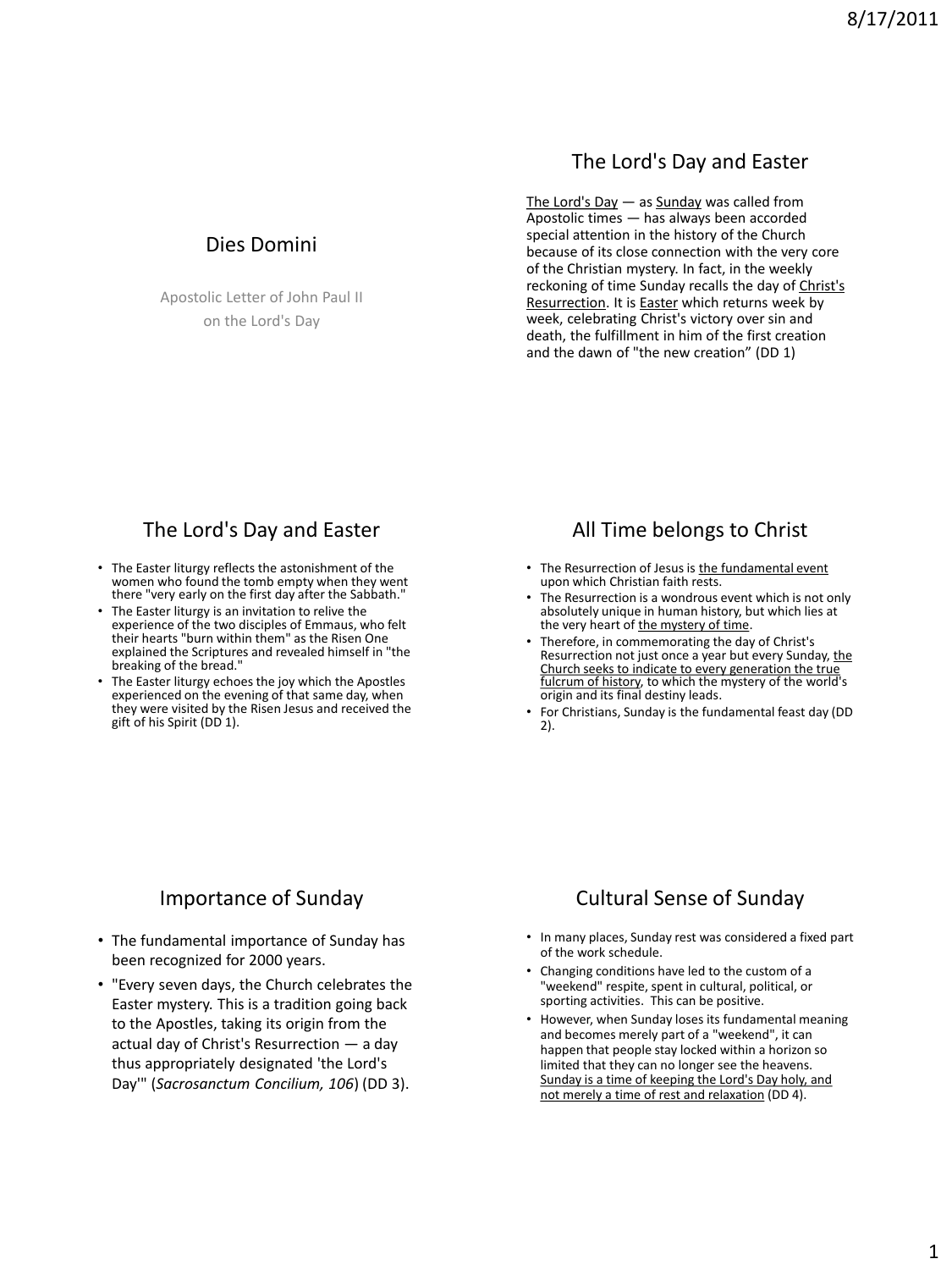# Current State of Affairs

- The sense of devotion to Sunday varies from country to country.
- The severe shortage of priests in some regions does not guarantee that Sunday Mass is always available.
- The Holy Father seeks to recover the doctrinal foundations of the Sunday precept, so that the abiding value of Sunday in the Christian life will be clear to all the faithful (DD 5-6).

# Exhortation to the Reader

John Paul II states: "From the beginning of my Pontificate, I have not ceased to repeat: 'Do not be afraid! Open, open wide the doors to Christ!' In the same way, today I would strongly urge everyone to rediscover Sunday: Do not be afraid to give your time to Christ! Yes, let us open our time to Christ, that he may cast light upon it and give it direction. … The rediscovery of this day is a grace which we must implore, … so that we may respond concretely to the deepest human yearnings. Time given to Christ is never time lost, but is rather time gained, so that our relationships and indeed our whole life may become more profoundly human" (DD 7).

# Chapters in Dies Domini

- 1. DIES DOMINI *(The Day of the Lord)* The Celebration of the Creator's Work
- 2. DIES CHRISTI *(The Day of Christ)* The Day of the Risen Lord and of the Gift of the Holy Spirit
- 3. DIES ECCLESIAE *(The Day of the Church)*
- The Eucharistic Assembly: Heart of Sunday 4. DIES HOMINIS *(The Day of Man)*
- Sunday: Day of Joy, Rest and Solidarity 5. DIES DIERUM *(The Day of Days)*
- Sunday: the Primordial Feast, Revealing the Meaning of Time

### I: Dies Domini Celebration of the Creator's Work

*What do we learn from the story of Creation and the Sabbath day of rest?*

### I: Dies Domini Celebration of the Creator's Work

- We recall the original creation by God the Father, but also by God the Son "through whom all things were made" (Jn 1:3).
- The first creation culminated in the Sabbath Rest.
- Sunday is a celebration of the New Creation of Christ, the redemption of all creation.
- Therefore, to understand Sunday, we must reread the story of creation and examine our understanding of the Sabbath (DD 8).

### I: Dies Domini Celebration of the Creator's Work

- God is "at work" fashioning creation, making it to be good. The world remains good until disfigured by sin, creating the need for redemption.
- Man is also at work, charged with the duty to master the earth and subdue it.
- As God rested from the work of creation, man is also to rest from his work (DD 9-11).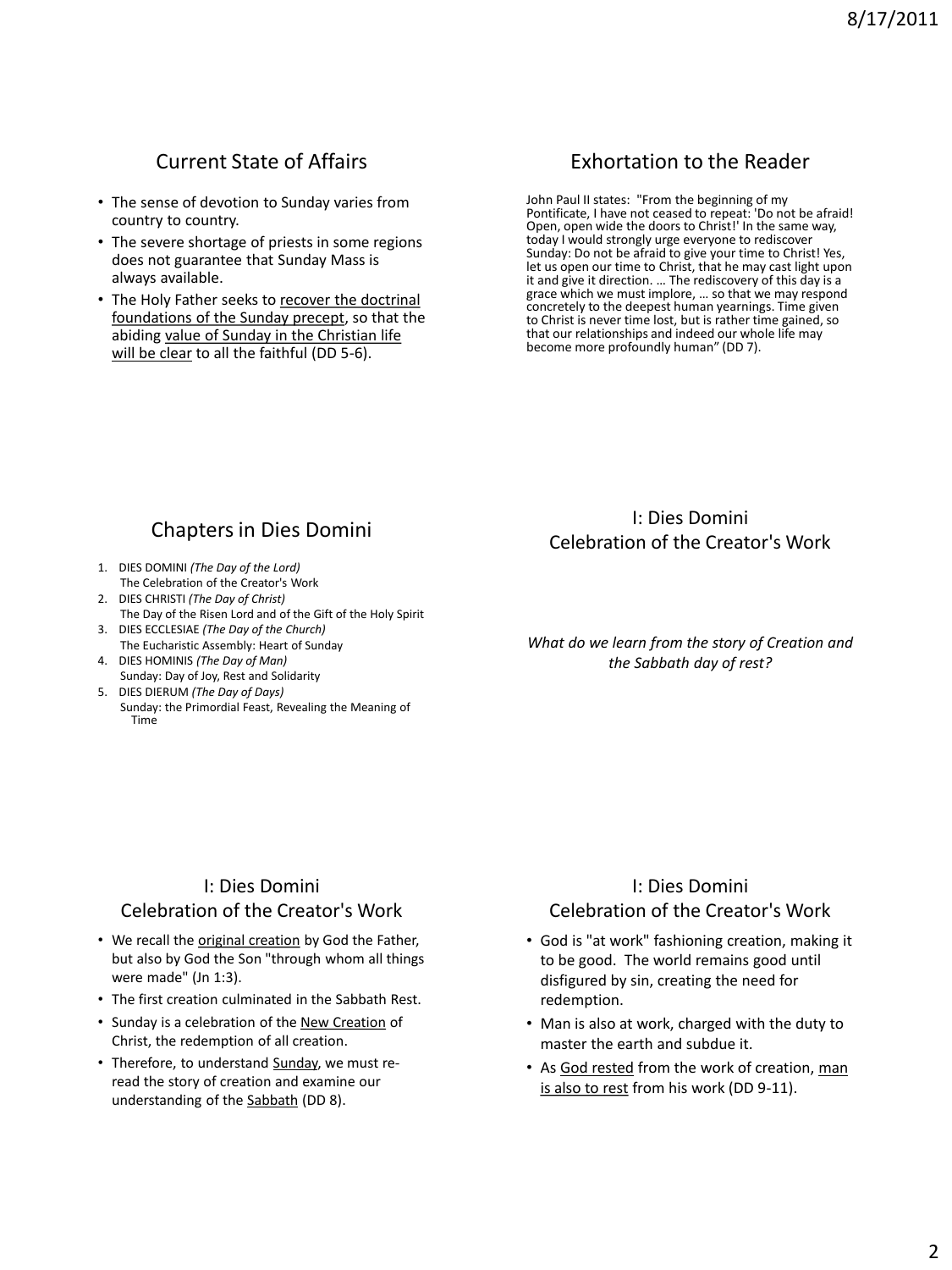### I: Dies Domini

### Celebration of the Creator's Work

- God is always at work (Jn 5:17), so God's rest is not an inactivity.
- Rather, God's rest is gaze on the very good work of creation with a joyous delight. It is a contemplative gaze to admire beauty.
- The gaze of the Lord upon his beloved creation is a foreshadowing of the covenant of love that would be made with Israel and fulfilled in Christ.
- The day of rest is a time for man to gaze on our beloved God as a bride loves the bridegroom (DD 12).

## I: Dies Domini Celebration of the Creator's Work

- The Sabbath rest the time to love the God who have loved us – defines our relationship with God.
- Sabbath rest is not simply a commandment with its origin at Mt. Sinai. It is an invitation to love whose origin goes back to the Garden of Eden.
- Faith helps us rediscover the holiness of this day as an expression of the covenant, a kind of spousal love between God and man (DD 13-14).

### I: Dies Domini Celebration of the Creator's Work

- By leaving aside work and making time to praise God, we acknowledge our dependence on Him: A detachment from the world.
- "Remember" the Sabbath to keep it holy. We keep it holy by "remembering" what God has done. Jesus would later tell us at the Last Supper to "do this in remembrance of me." (DD 15-17)
- Remembrance is not passive, but implies an active recalling of God's actions. (Recall "full and active participation" of *Sacrosanctum Concilium*.)

### I: Dies Domini Celebration of the Creator's Work

Questions for personal reflection:

- *In what ways is Sunday rest different from a day of work?*
- *In what ways is Sunday a time to gaze upon God in love?*
- *In what ways is Sunday a time to be detached from the world?*
- *How do I remember what God has done on Sunday?*

### II: Dies Christi Day of the Risen Lord

*How does the Resurrection affect our celebration of Mass on Sunday?*

### II: Dies Christi Day of the Risen Lord

- The seventh day of the Sabbath gives way to the eighth day of the Lord's Resurrection.
- The celebration of the "first day of the week" is a tradition established in the scriptures from the earliest apostolic times (DD 19-22).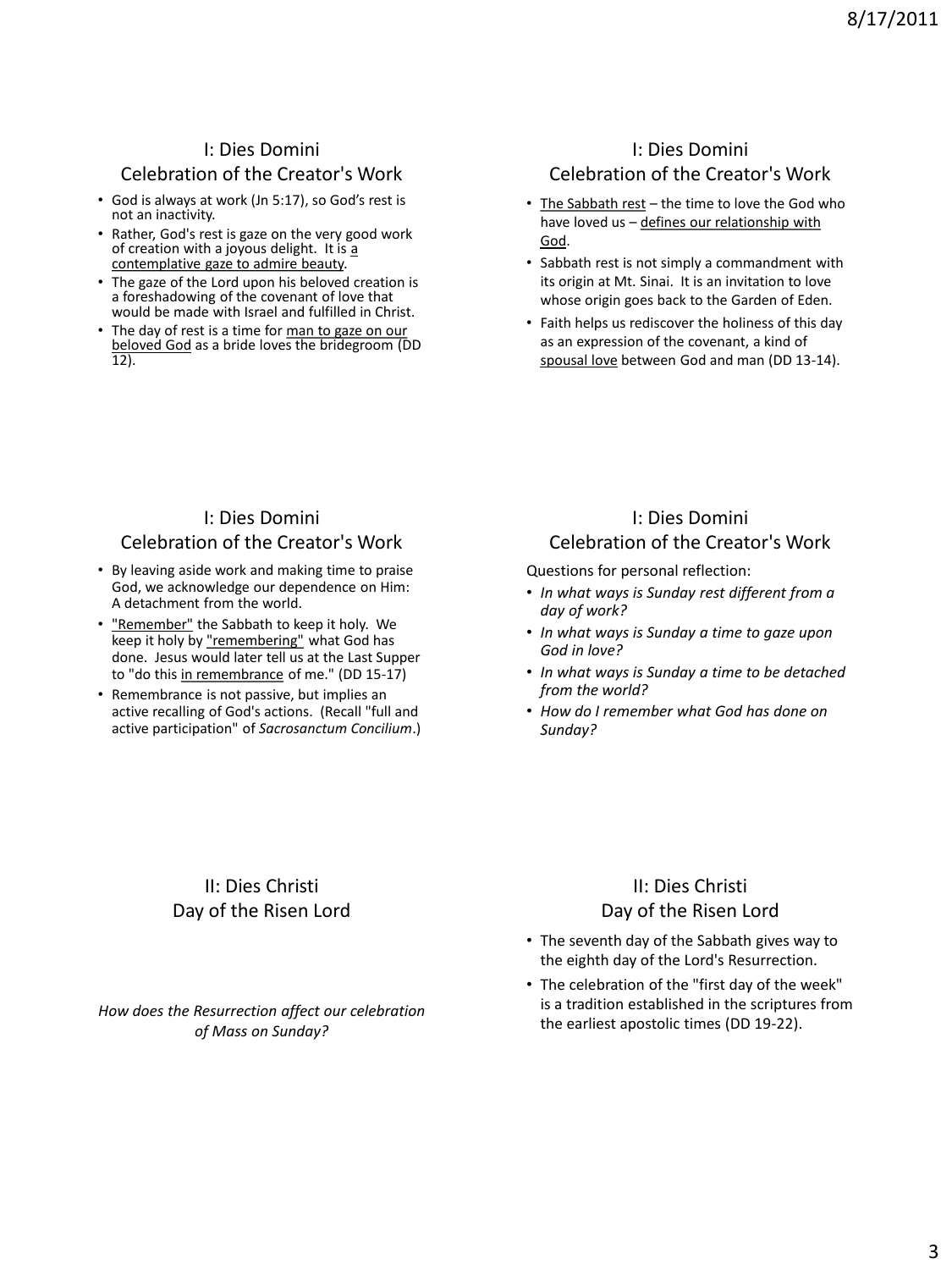## II: Dies Christi Day of the Risen Lord

- The original creation began on the first day of the week. In Christ, the first day of the week becomes the Easter celebration of the new creation.
- Sunday can also be called the eighth day: a symbol of the day to come, the eternal age of life without end in Heaven (DD 24-26).

### II: Dies Christi Day of the Risen Lord

- In pagan cultures, Sunday was the day to worship the Sun God. In Christianity, Sunday is the day of light in which we worship the "Son of God" who is the true light of the world (DD 27).
- Sunday is also the day when the fire of the Holy Spirit was poured out on the disciples on Easter (Jn 20:22-23) and on Pentecost (Acts 2:2-3). We are enlivened on Sunday by the Holy Spirit (DD 28).
- Sunday is a day of faith, when Thomas doubted no longer and believed. This is stressed by our public profession of the faith (DD 29).

### II: Dies Christi Day of the Risen Lord

- The identity of the Lord's Day must be protected in the Church. For 2000 years, the Lord's Day has structured the history of the Church.
- In pagan times, the early Church heroically struggled to keep the Lord Day when the local culture did not. In these cases, Christians had to make great sacrifices to rise before dawn to sanctify the day.
- In modern times, pressures can make it harder to fulfill our Sunday obligation. The church works to preserve the rich outpouring of grace found in celebrating the Lord's Day. It is an indispensable element of our Christian identity (DD 30).

### II: Dies Christi Day of the Risen Lord

Questions for personal reflection:

- *How is the Resurrection reflected in our Sunday celebration of the Lord's Day?*
- *How is the joy of the early Church at the Resurrection present in our Sunday celebration?*
- *Do I see Sunday as an indispensible commemoration of our salvation?*

### III: DIES ECCLESIAE

The Eucharistic Assembly: Heart of Sunday

*What traditions have developed in the Church regarding the Lord's Day?*

*As a Catholic, how do I observe the Lord's Day?*

### III: DIES ECCLESIAE

#### The Eucharistic Assembly: Heart of Sunday

- We are not saved as individuals but as a people gathered together as the Body of Christ.
- The Church gathers to testify to the unity of that Body, reflecting the early community of disciples who gathered to celebrate the breaking of the bread.
- In the Eucharist, we who are many are one body because we partake of the one bread (1 Cor 10:17). We are not only nourished by the Eucharist. We witness to this unity every time the Eucharist is celebrated (DD 31-32).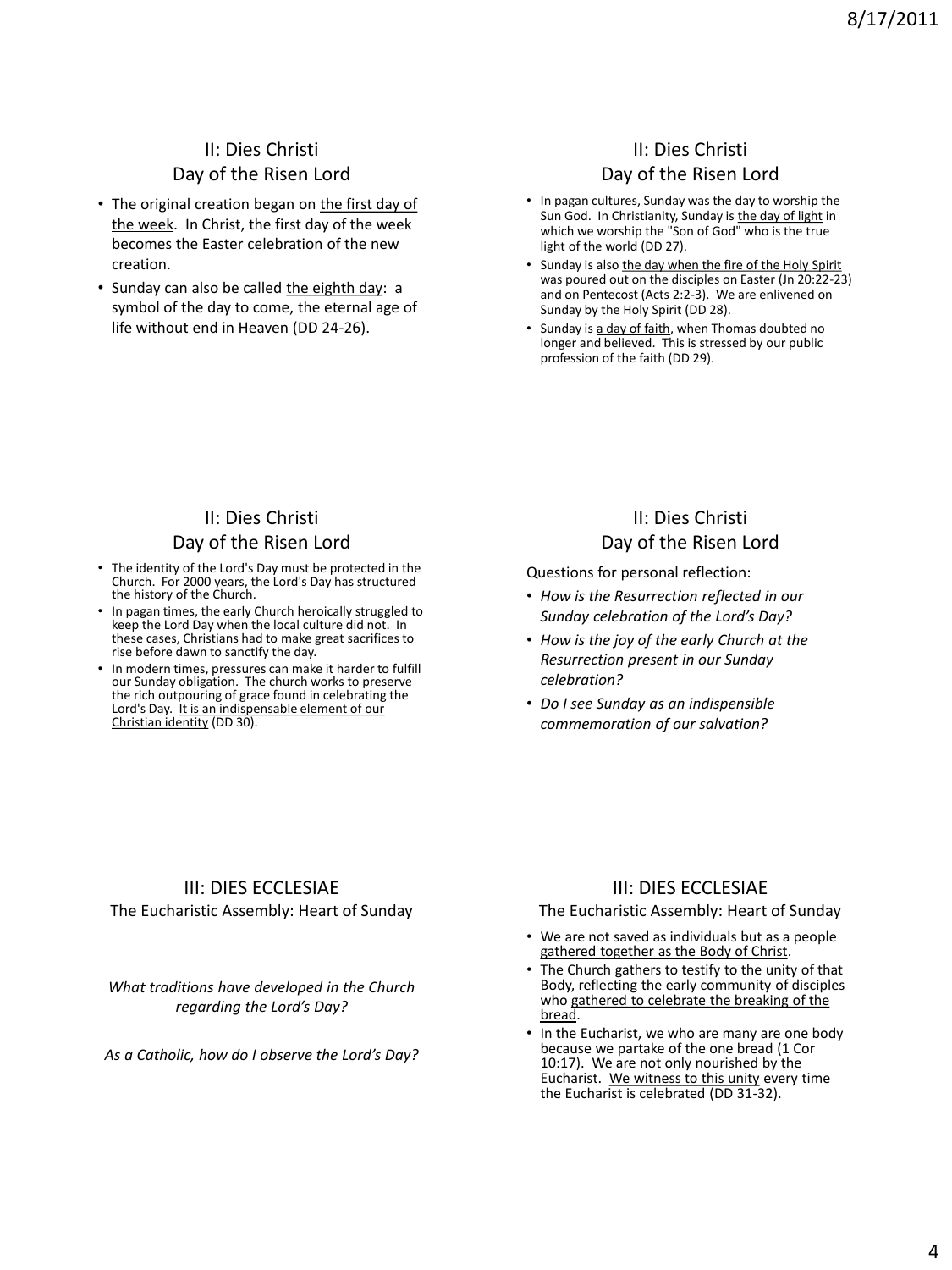### III: DIES ECCLESIAE

#### The Eucharistic Assembly: Heart of Sunday

- The most important parish activity is the Sunday celebration of the Eucharist.
- The Eucharist fosters a sense of unity in which the people are gathered around their bishop, (especially in the cathedral) or in the parish assembly in which the pastor represents the bishop.
- The connection of the people with their bishop is present when the pope and bishop are mentioned by name in the Eucharistic Prayer (DD 34-35).

#### III: DIES ECCLESIAE

#### The Eucharistic Assembly: Heart of Sunday

- The Eucharist is the sacrament of unity with God: We encounter the unity of the Father, the Son and the Holy Spirit.
- Sunday is a day also for unity within the family, gathered together to celebrate the Eucharist. Parents must teach their children to participate in Sunday Mass.
- On Sunday, we gather as a pilgrim people, awaiting our Savior's return, like the bride waiting for the coming of the bridegroom (DD 36-37).

### III: DIES ECCLESIAE

The Eucharistic Assembly: Heart of Sunday

- In the Eucharist, we look forward to marriage supper of the Lamb of God in Heaven.
- While here on Earth, we draw strength from the Mass to be a witness to the world, practicing charity in the world of work.
- Our Christian hope teaches us to work in this world with our eyes focused on the world to come (DD 38).

#### III: DIES ECCLESIAE

#### The Eucharistic Assembly: Heart of Sunday

- At Mass, we are fed by the word and by the Body of Christ.
- The homily, especially on Sunday, opens the treasures of the Bible more abundantly for the people. The homily should not be omitted on Sundays and Holy Days of Obligation.
- The people should prepare to hear the word so it will bear greater fruit within them.
- The solemn proclamation of the word is a dialogue between God and his people. We hear God speak and we respond with thanks and praise (DD 39-41).

### III: DIES ECCLESIAE

#### The Eucharistic Assembly: Heart of Sunday

- The Eucharist is our great "thanksgiving" in which we make a return to the Father.
- The Eucharist has an ascending movement in which the Lord, who descended to take on our human condition, now lifts us up as he ascends to the Father. In the Eucharist, we "lift up our hearts" to the Lord.
- The sacrifice of Christ is truly present in the Mass. Christ's one sacrifice is represented to us under the species of bread and wine. We share in this sacrifice by offering our burdens and accomplishments (DD 42-43).

### III: DIES ECCLESIAE

#### The Eucharistic Assembly: Heart of Sunday

- The Mass is communal because we share in the life of Christ in the banquet of Holy Communion.
- Mass is also communal because we gather with our brothers and sisters, attentive to their needs. The sign of peace expresses this charity.
- At the end of Mass, we are dismissed back into our everyday surroundings, but with the command to bear witness to the world with the strength of the grace we have received (DD 44- 45).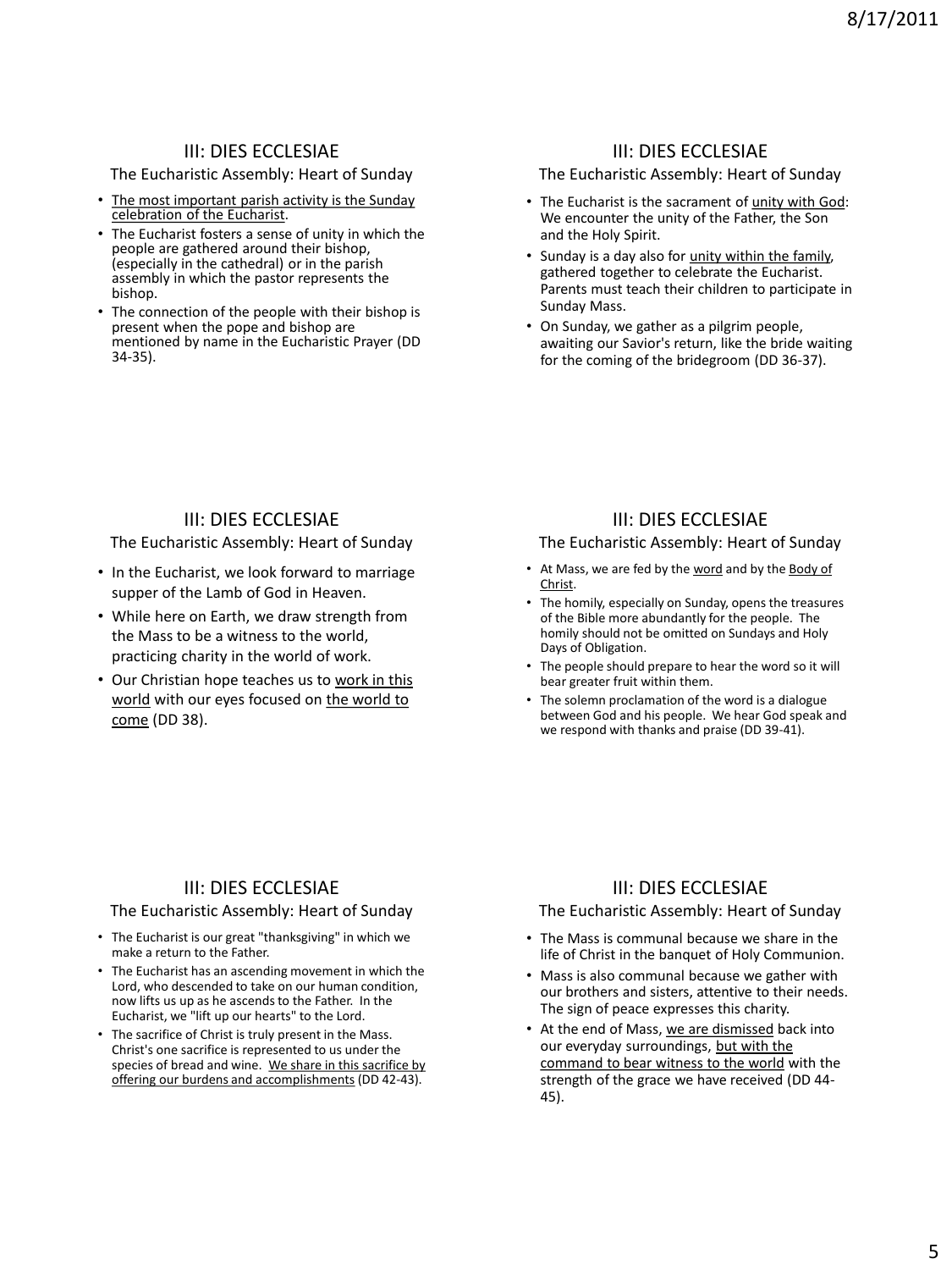### III: DIES ECCLESIAE

#### The Eucharistic Assembly: Heart of Sunday

- In early days, some Christians faced martyrdom for assisting in the Lord's Supper on Sunday.
- As time went on, the requirement to assist at Mass became defined in Church law. Missing Mass on Sunday is a grave sin, in light of the fundamental importance of the Sunday celebration.
- It is a special duty to keep holy the Lord's Day, by hearing the word of God, by offering the sacrifice of the Lord, by keeping the day holy by means of prayer, works of charity and abstention from work (DD 46-48).

#### III: DIES ECCLESIAE

#### The Eucharistic Assembly: Heart of Sunday

- In order to provide the faithful the opportunity to satisfy their obligation, pastors are bound to offer sufficient Masses for the people.
- The vigil Mass offered after Vespers of the day preceding is the "festive" Mass of Sunday and satisfies the obligation.
- Pastors must encourage the faithful to attend Sunday Mass, even if traveling. Parishes should similarly welcome visitors who join them for Sunday Mass (DD 49).

#### III: DIES ECCLESIAE

The Eucharistic Assembly: Heart of Sunday

- Sunday Mass should have a festive character, which can appropriately be expressed in song. Singing is a particularly apt way to express a joyful heart, accentuate the solemnity of the celebration, and foster the sense of a common faith and a shared love.
- Music should be worthy of the liturgy.
- All are called to take an active part in the liturgy (DD 50-51).

#### III: DIES ECCLESIAE

The Eucharistic Assembly: Heart of Sunday

- Beyond Sunday Mass, how else can we make Holy the Lord's Day? By a grateful and active remembrance of God's saving work.
- Family life, social relationships, and moments of relaxation are ways in which the joy of the Risen Lord can emerge in the events of our life.
- Families are encouraged to gather together to listen to each other, and to pray together. Sunday vespers is a<br>wonderful tradition to complete the day.
- Even <u>a pilgrimage to a shrine</u>, especially with the whole family, is a wonderful way to more intensely experience the faith (DD 52).

#### III: DIES ECCLESIAE

#### The Eucharistic Assembly: Heart of Sunday

- The sick and disabled who cannot attend Mass are encouraged to unite themselves from afar, meditating on the prayers and readings in the Missal.
- Though Mass on radio or television does not satisfy the Sunday obligation, it is a precious help for those who are excused by an incapacity. Generous extraordinary ministers bring them not only the Eucharist but also the greetings and solidarity of the entire community (DD 53-54).

### III: DIES ECCLESIAE

#### The Eucharistic Assembly: Heart of Sunday

Questions for personal reflection:

- *How can a parish better teach the importance of gathering as a community on the Lord's Day?*
- *How can a parish make Sunday Mass the most important activity of the week?*
- *We have a duty to hear the Word of God. How can we better prepare to hear that word?*
- *We have a duty to participate in the Lord's sacrifice. How can we be better aware that we are called to unite our personal sacrifices actively with those on the altar?*
- *How can I make Sunday more a day of prayer?*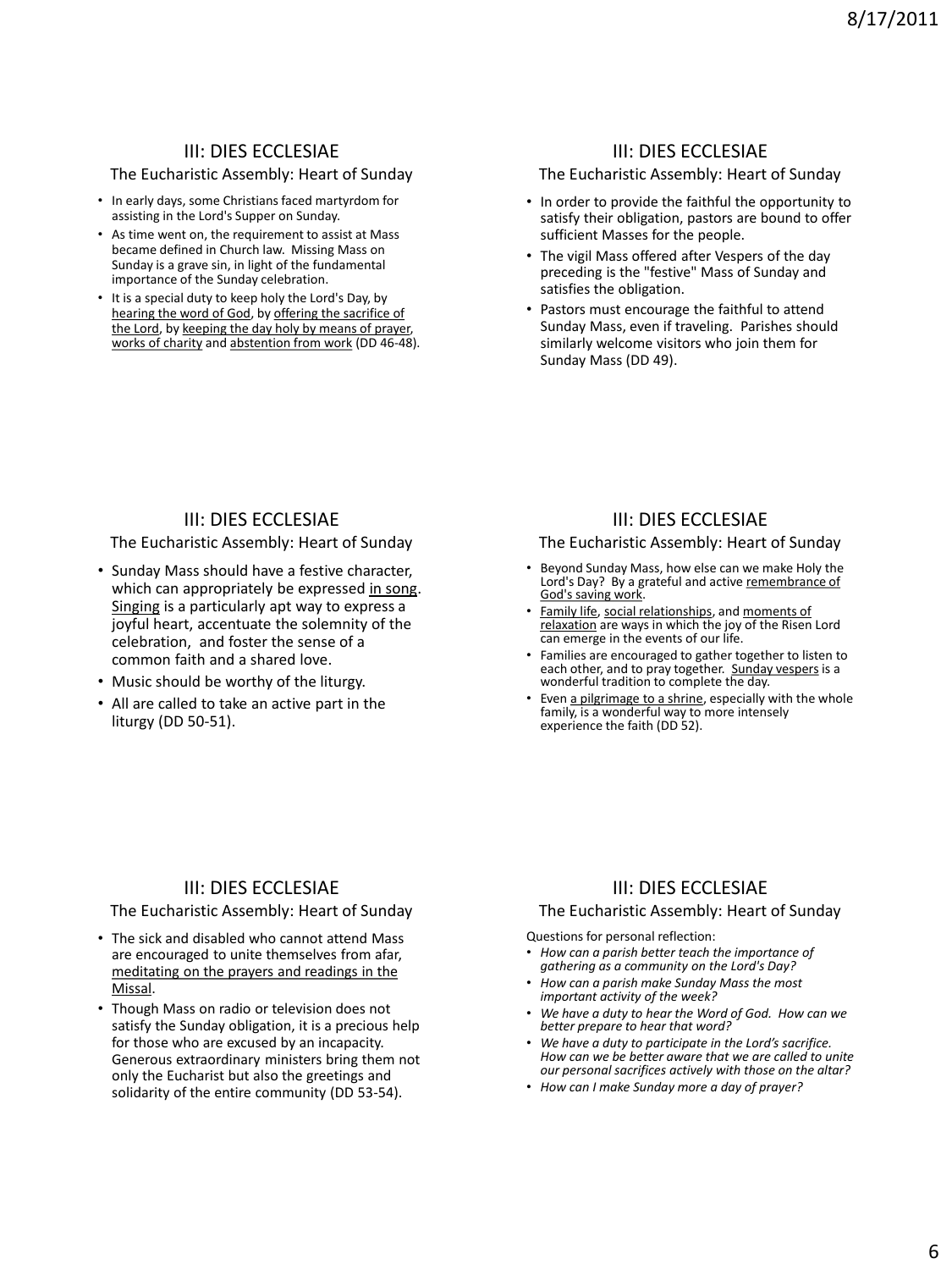### III: DIES ECCLESIAE

#### The Eucharistic Assembly: Heart of Sunday

Questions for personal reflection:

- *How can I practice works of charity on Sunday?*
- *How can I draw fruit from Sunday in order to bear witness to the world?*
- *How does time for family, social activities, and relaxation contribute to our understanding of Sunday as the Lord's Day?*
- *What does it mean to rest from unnecessary work and be detached from the world?*
- *Saturday evening Mass satisfies the obligation, how does one observe Sunday?*

# IV: DIES HOMINIS Sunday: Day of Joy, Rest and Solidarity

*How does Sunday make us better persons?*

*How is Sunday a day of joy, rest, and concern for our neighbor?*

### IV: DIES HOMINIS

#### Sunday: Day of Joy, Rest and Solidarity

- Sunday is not just an obligation, but  $\frac{1}{2}$  day of joy a day celebrating the resurrection.
- The disciples rejoiced to see the Lord who told them they would weep, but their sorrow would become rejoicing. Joy is a fruit of the Holy Spirit.
- This joy is not the shallow feeling of satisfaction or pleasure which last but a moment. Real joy is enduring and consoling, holding firm even in suffering. This joy is a virtue to be nourished.
- We should celebrate Sunday Eucharist with the joy of Christ whom we encounter as the one who loves us and saves us (DD 55-58).

### IV: DIES HOMINIS

#### Sunday: Day of Joy, Rest and Solidarity

- Sunday Mass has not replaced the Old Testament Sabbath. Rather the Eucharist has fulfilled the Sabbath, because we celebrate the long awaited Messiah who has accomplished the work of our salvation.
- Therefore, we recognize the continuity between the Sabbath and the Lord's Day.
- From our New Testament perspective, we see that the Sabbath day of rest was commanded for our benefit to rest from labor and rediscover our creation in the image and likeness of God (DD 59-61).

### IV: DIES HOMINIS

#### Sunday: Day of Joy, Rest and Solidarity

- Therefore, even on the Lord's Day, we observe the Sabbath rest found in the third Commandment.
- Yet, Christ resisted an overly legalistic interpretation of the day of rest, performing miracles even on the Sabbath.
- The Sabbath commemorated the exodus from slavery. On the Lord's Day, we celebrate the greatest liberation from slavery to sin.
- Our day of rest is not to oppress us, but liberate us. "The Sabbath was not made for man, but man for the Sabbath (Mk 2:27)" (DD 63).

### IV: DIES HOMINIS

### Sunday: Day of Joy, Rest and Solidarity

- It is important for Sunday to be a day of rest so we might have sufficient time to keep the Lord's Day holy.
- The need for rest is written into human nature, as is often recognized even by secular persons.
- However, advances within our society make it more difficult to find time to rest. Some persons are obliged to work excessive hours including Sunday.
- It is incumbent on society to protect the rights of workers to have their day of rest (cf. Leo XIII, Rerum Novarum, 1891) (DD 64-66).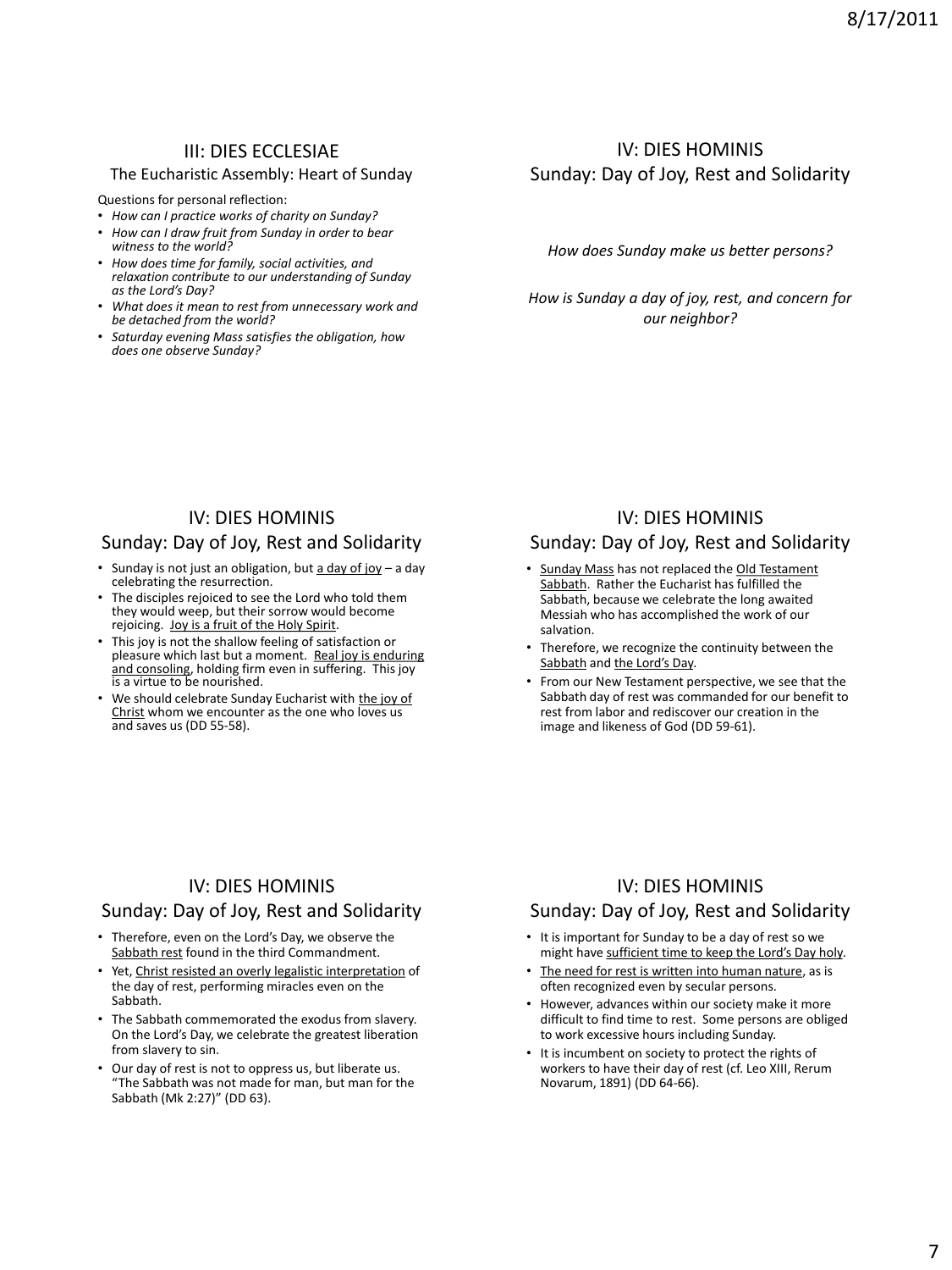### IV: DIES HOMINIS Sunday: Day of Joy, Rest and Solidarity

The fruits of Sunday rest:

- Daily concerns find their proper perspective.
- Material worries give way to spiritual values.
- We see the true face of the people around us.
- The beauty of nature is rediscovered and enjoyed.
- We focus on living in peace with God and with others.

We are obliged to arrange our Sunday rest so we can participate in the Eucharist. We must refrain from work and activities which are incompatible with the sanctification of the Lord's Day (DD 67).

### IV: DIES HOMINIS

#### Sunday: Day of Joy, Rest and Solidarity

- Rest should not degenerate into emptiness or boredom. Rest should offer spiritual enrichment, greater freedom,<br>opportunities for contemplation and fraternal communion.
- We should choose forms of culture and entertainment which are in keeping with the Gospel. Thus, Sunday rest should affirm the dignity of the person as created by God.
- Sunday should also be a day of Love, a day to be concerned about works of mercy, charity, and the apostolate.
- Our love for one another is expressed (among other ways) in offerings dedicated to the poor. Sunday is a day to be concerned especially for the needy (DD 68-71).

### IV: DIES HOMINIS

#### Sunday: Day of Joy, Rest and Solidarity

Sunday is not simply a time to be alone. Rather, we should be concerned about the corporal and spiritual works of mercy. John Paul II says,

• Around you may be sick people, elderly people, children or immigrants who precisely on Sundays feel more keenly<br>their isolation, needs and suffering. Why not make the<br>Lord's Day a more intense time of sharing, encouraging all<br>the inventiveness of which Christian charity is capabl Inviting to a meal people who are alone, visiting the sick, providing food for needy families, spending a few hours in voluntary work and acts of solidarity: these would certainly be ways of bringing into people's lives the love of Christ received at the Eucharistic table (DD 72).

### IV: DIES HOMINIS Sunday: Day of Joy, Rest and Solidarity

#### • Sunday Eucharist, and indeed the entire Lord's Day is a time for charity, justice, and peace.

- Doing good is always permitted on the Lord's Day.
- We follow Christ who came "to preach good news to the poor, to proclaim release to captives and new sight to the blind, to set at liberty those who are oppressed, and to proclaim the acceptable year of the Lord" (Lk 4:18-19) (DD 73).

### IV: DIES HOMINIS Sunday: Day of Joy, Rest and Solidarity

Questions for personal reflection:

- *How do we experience Sunday joy?*
- *How do we observe Sabbath rest as a true liberation, and not merely a legalistic requirement?*
- *Societal pressures tend to invade Sunday rest. What should society do to protect Sunday?*
- *How should we actively and heroically safeguard the Lord's Day?*
- *What fruits do we experience from Sunday rest?*
- *How are we concerned with the needs of others on Sunday? How can we share our Sunday joy with others?*

### V: DIES DIERUM Sunday: the Primordial Feast

*How does Christ reign throughout all time?*

*How is time consecrated by Christ?*